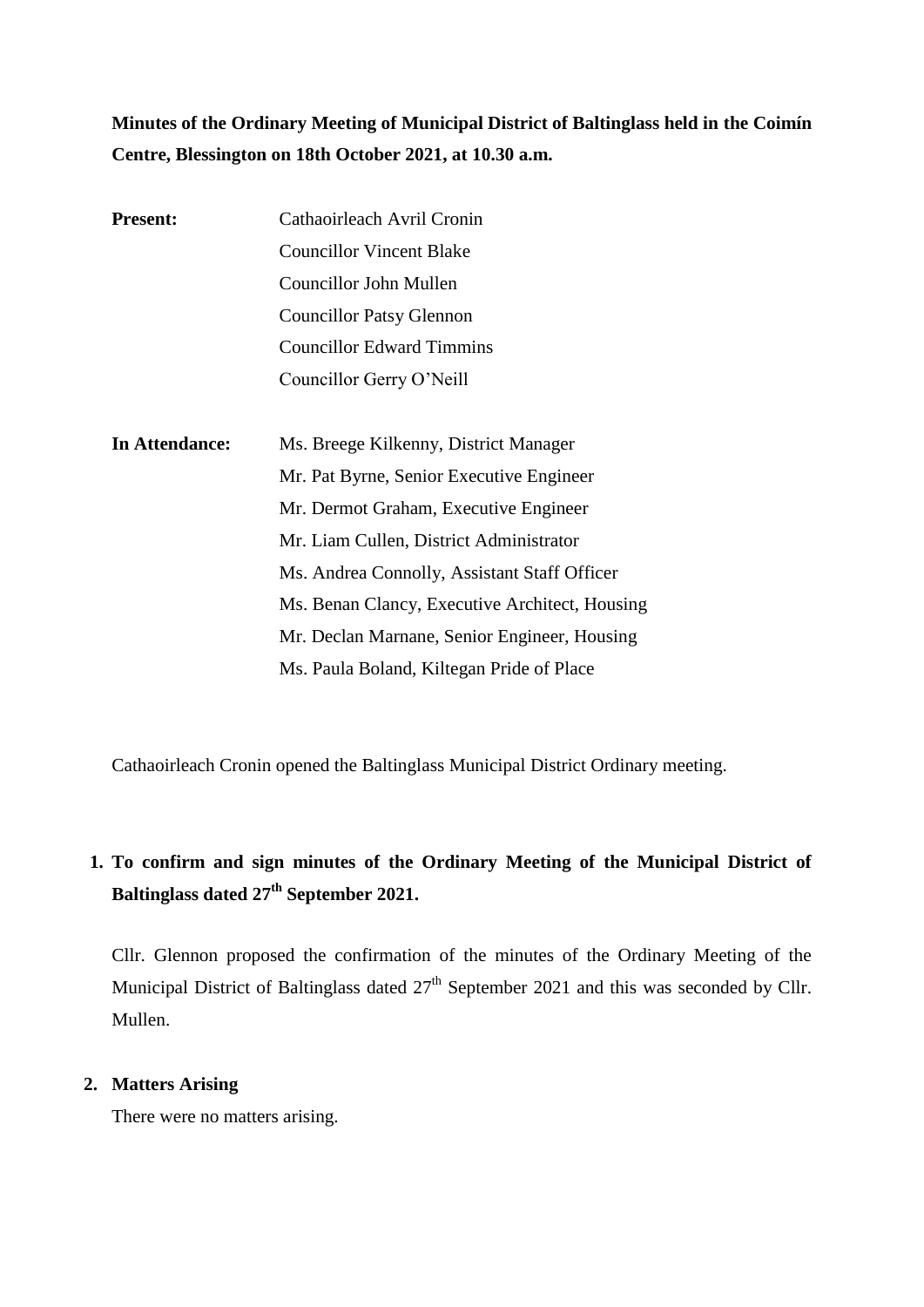#### **3. To receive a presentation on pre-part 8 for Lugduff, Tinahely**

Mr. Benan Clancy, Executive Architect, presented the meeting with a report on the pre-part 8 planning application for Lugduff, Tinahely. He outlined the site plans for 20 units consisting of six one bed, eight two bed and six three bed units with an entrance on School road. Mr. Marnane added that this was quite a difficult site to develop due to the steep sloping aspect and the proximity to the town centre, Ms. Kilkenny noted that it was great to see approval from the department as there were a lot of constraints to get the plans up and running on such a difficult sloping site. Following the presentation Cllr. Mullen asked if a copy of the presentation could be circulated to members and raised concerns over the location of the development. He noted that the elevated site was in a very busy community area which included the GAA grounds, the Community centre, the daycare centre and crèche along with the primary school and playground with all of these essential services experiencing car parking issues. He also raised concerns over the density of the development and access to the site. He added that consultation with the local community has been restricted due to the pandemic but that solutions can be found. Cllr. O'Neill thanked Mr. Clancy and Mr. Marnane for their presentation and stated he understood Cllr. Mullen's concerns but saw this as a positive for the town of Tinahely. He queried if the houses would be managed by a housing agency or by the Local Authority and Mr. Clancy replied that all units would be managed by Wicklow County Council. Cllr. Blake noted it was a difficult sloping site to develop but the location was close to facilities. He added that the biggest concern was the sewerage aspect and queried if Irish Water could be pursued to upgrade the waste water treatment system. He also questioned if the Men's Shed will be retaining their entrance and if car parking spaces are included on the development. Mr. Marnane addressed the issues raised by members. He advised that zoning is mixed use on the site and that density is not excessive. He continued that there will be shared parking throughout the estate and Irish Water have confirmed that there is sufficient capacity for this development. He added that there are existing issues on the School Road and a proposal has been made to Irish Water to include in the part 8 but are waiting to hear back on this. Cllr. Blake stated that the sewerage issue is more complicated as there are a lot of private houses on this road and more works will be required. He queried if the area below the units on the regional road is being retained for future development and asked for a timeframe on the development. Mr. Clancy replied that this area will be kept for percolation and is not suitable for development and Mr. Marnane advised that the full part 8 will be lodged within the next few months, with a view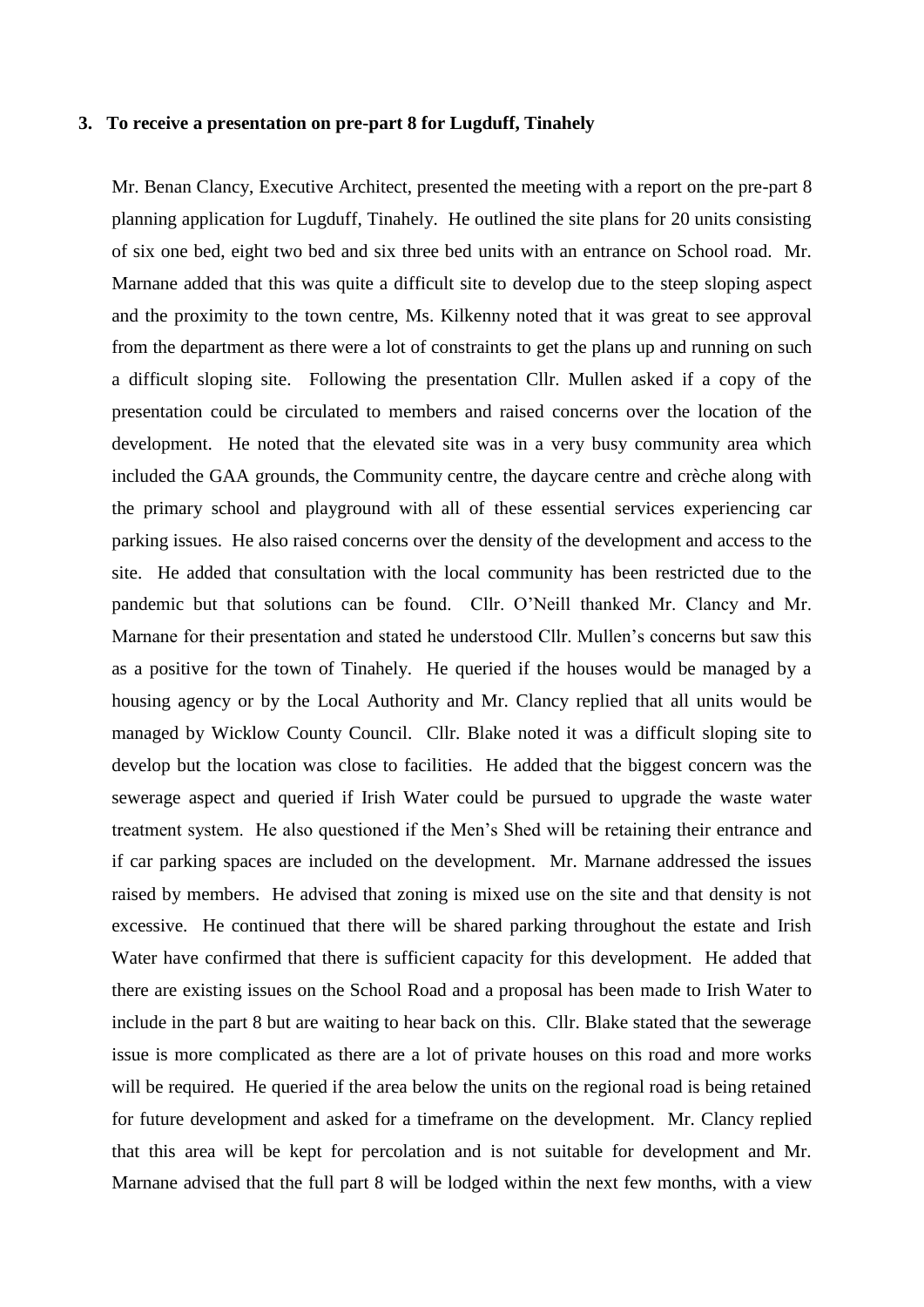to commencing construction on site late next year with delivery late 2023. Cllr. Mullen queried if there will a public consultation and Ms. Kilkenny advised that information will be prepared and advertised in the local papers and then go on public display in the Tinahely area office and Wicklow County Council website for six weeks. Submissions can then be made. Both Cllr. Glennon and Cllr. Cronin welcomed the development and noted it was great to see houses being built in the locality.

## **4. To consider the Draft Budgetary Plan for the Municipal District of Baltinglass for the financial year ending 31st December 2022.**

A copy of the Draft Budgetary Plan had been circulated to the members prior to the meeting. Cllr. Glennon questioned why the Baltinglass MD budget for twinning and economic development was a lot lower than other districts with the same population and number of councillors. Mr. Cullen, District Administrator, advised members that other districts have sponsorship schemes in place on roundabouts etc. and twinning is stronger in other towns and districts. Mr. Graham advised members that prior to 2014 town councils were in situ in other districts which had stronger historic links in place whilst Baltinglass MD did not due to not having any town Councils. Cllr. Timmins stated that the budgetary figures needed amending as festivals in the district are suffering due to lack of funding. Cllr. Mullen informed members that there is an imbalance in funding and Cllr. Blake stated that the larger towns had funding in place for festivals unlike the rural areas and that as all districts are now on an even keel, funding for Baltinglass MD festivals should be increased to  $\epsilon$ 20,000. Cllr. O'Neill also expressed his disappointment with the budget for festivals and stated these events and festivals should be encouraged. He also raised concerns over the total budget for maintenance of the public conveniences in the county. Mr. Cullen advised members that the budget has been allocated and figures cannot be increased at this stage. Ms. Kilkenny advised that the budget report had been received late and suggested sufficient notice would be received from the finance section next year in order to have more input from the members. Cllr. Blake queried the budgets for local authority housing maintenance and regional and local road winter maintenance in the district and asked if there was the same level of equality throughout the districts. Mr. Graham advised members that in relation to winter maintenance that regional roads were priority 2 (after N81) for treatment and the allocation was for these roads. There was no budget for priority 3 routes (local roads). In relation to the housing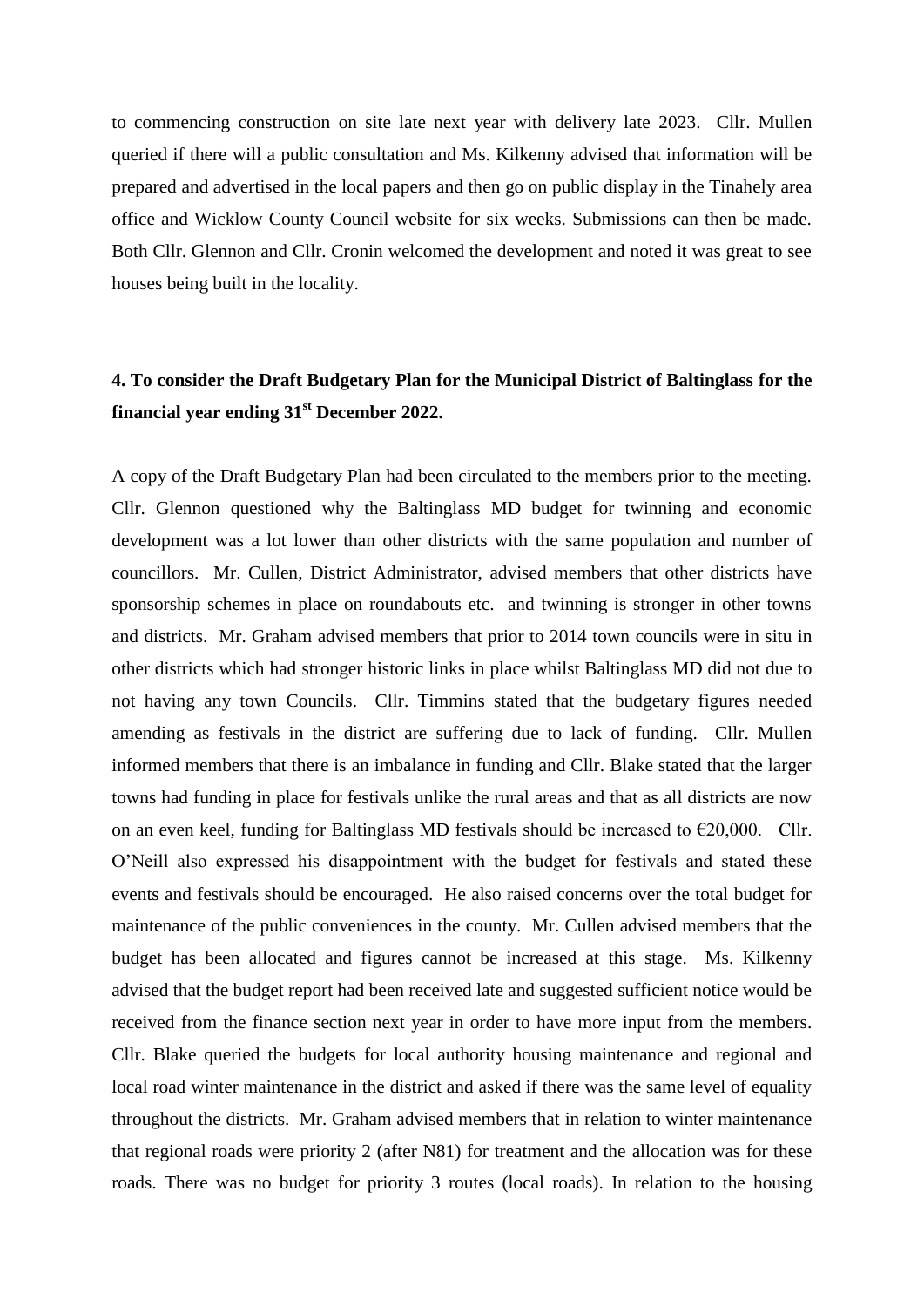maintenance budgets were fairly equal across the county approximately  $\epsilon$ 300 per house. Ms. Kilkenny added that the housing maintenance budget is divided equally countywide. Cllr. Mullen noted that it was important that senior management ensure the same funding is given to rural areas. Cllr. Blake proposed the draft budgetary plan for the Baltinglass Municipal District and Cllr. Glennon seconded this motion.

#### **5. To receive a presentation on Kiltegan Pride of Place application 2021.**

Ms. Paula Boland, Secretary of Kiltegan GAA, presented members with a report on Kiltegan village's Pride of Place application. She gave a brief history on the village and spoke about the fundraising initiatives to develop a community fitness hub in the village. Currently an allweather astro turf pitch and community walk way has been constructed with plans to buy out a derelict building to house a community hub and shop. Cllr. Mullen thanked Ms. Boland for her detailed presentation and noted it was a great example of a what a rural community can achieve when they work together. He added that the pandemic caused problems but also opportunities in rural communities with the demand for work hubs. He noted that dealing with community finance agencies can be very bureaucratic and quite slow to pay out which can lead to added interest and costs. Ms. Boland informed members that funding from Leader had not been received yet and the GAA club were covering the cost of interest on the loans. Cllr. Timmins expressed his admiration on what can be done in a rural community when they work together. He added that the Town & Village Renewable scheme were very supportive of this project. Cllr. Blake noted that Kiltegan village are entitled to the same facilities and services as are available to more urban communities and he noted that the recycling facilities in the village have been removed as they were located across the county border in Carlow. Ms Boland agreed that the much used services had been removed and hoped this could be resolved between both local authorities in the near future. Cllr. O'Neill stated it was great to see a community striving and working together and noted that the old derelict building in the centre of the village needs to be utilised and would fully support this initiative. Cllr. Cronin thanked Ms. Boland for her presentation and assured her that Baltinglass MD fully support the community of Kiltegan with their plans.

The Cathaoirleach advised members that the meeting would exceed the time limit of two hours and proposed that an extension be made. Cllr. Mullen proposed this motion and Cllr. Blake seconded the proposal.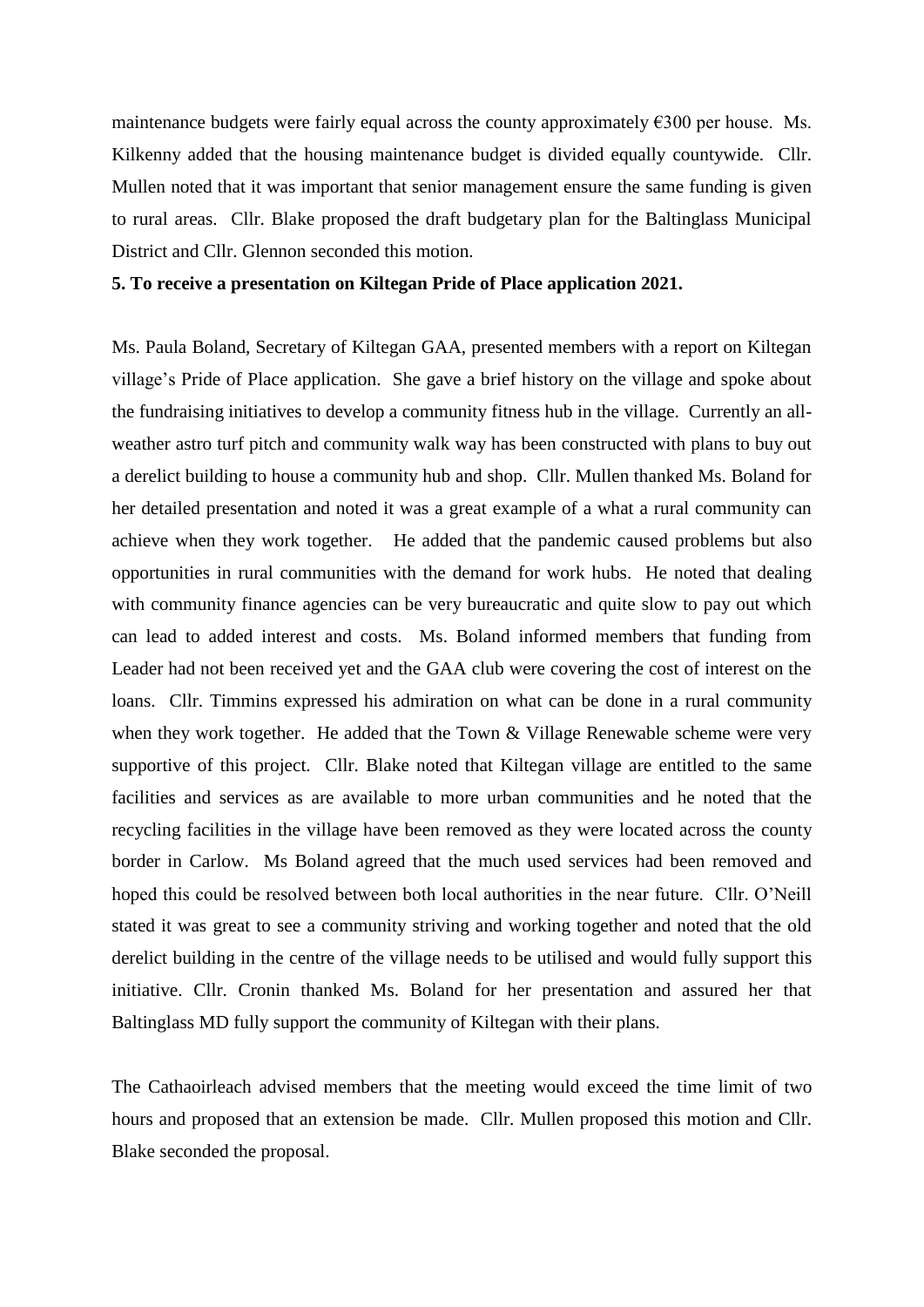## **6. To consider the distribution of funding to interested groups of Christmas Light Funding.**

Mr. Cullen, District Administrator, distributed a report on the proposed allocation of Christmas Lights & Festival Funding 2021 for the member's consideration. Mr. Cullen advised that a budget of  $\epsilon$ 10,000 was available and all applicants had been given funding. He asked members if there were any amendments to be made to the report. All members were in agreement that funding had been distributed fairly and Cllr. Timmins proposed this motion and Cllr. Mullen seconded it.

#### **7. To consider Roads Reports (national and non-national)**

Mr. Pat Byrne, District Engineer, presented the meeting with an N81 Progress Report. He advised members that all schemes and projects on the N81 have now been completed with the exception of minor improvements to the road surface at the Knockroe Bend Realignment which are scheduled to be completed by the end of the month. He informed members that overhanging branches and trees are currently being cut back from Russborough to Hangman's Bend and at the graveyard in Blessington. There are also double yellow lines being installed at the Avon Rí. He continued that the consultant's report on the bus stop at Hollywood has been completed and he will update members within the next week. Cllr. Timmins queried if the R747 between Kiltegan and Baltinglass could be upgraded or if an application could be made to widen sections of this road. Mr. Graham, Executive Engineer, advised that the R747 in the Tinahely area had been resurfaced over the past four years and to widen a section of road would be a major scheme but he would check if a Specific Purpose Grant could be utilised for this purpose. Mr. Byrne advised that there are Low Cost Safety schemes which can be accessed but for the realignment of roads there are limited sources of funding available. Cllr. Mullen noted it was great to see improvement works completed on the Kilquiggan to Laragh road but questioned if a speed survey had been completed on this section of road and if a speed reduction could be made. Mr. Graham advised that speeding is a Garda issue and they do enforce in that area quite frequently. Cllr. Blake queried if the micro surfacing in areas has been successful as Carlow town had had issues with a loss of materials on with this surface. Mr. Graham replied that some chip loss had been reported early on but this is normal and roads has now settled. Cllr. O'Neill asked if there was any progress being made on Knockieran bridge. Mr. Byrne explained that he had spoken to the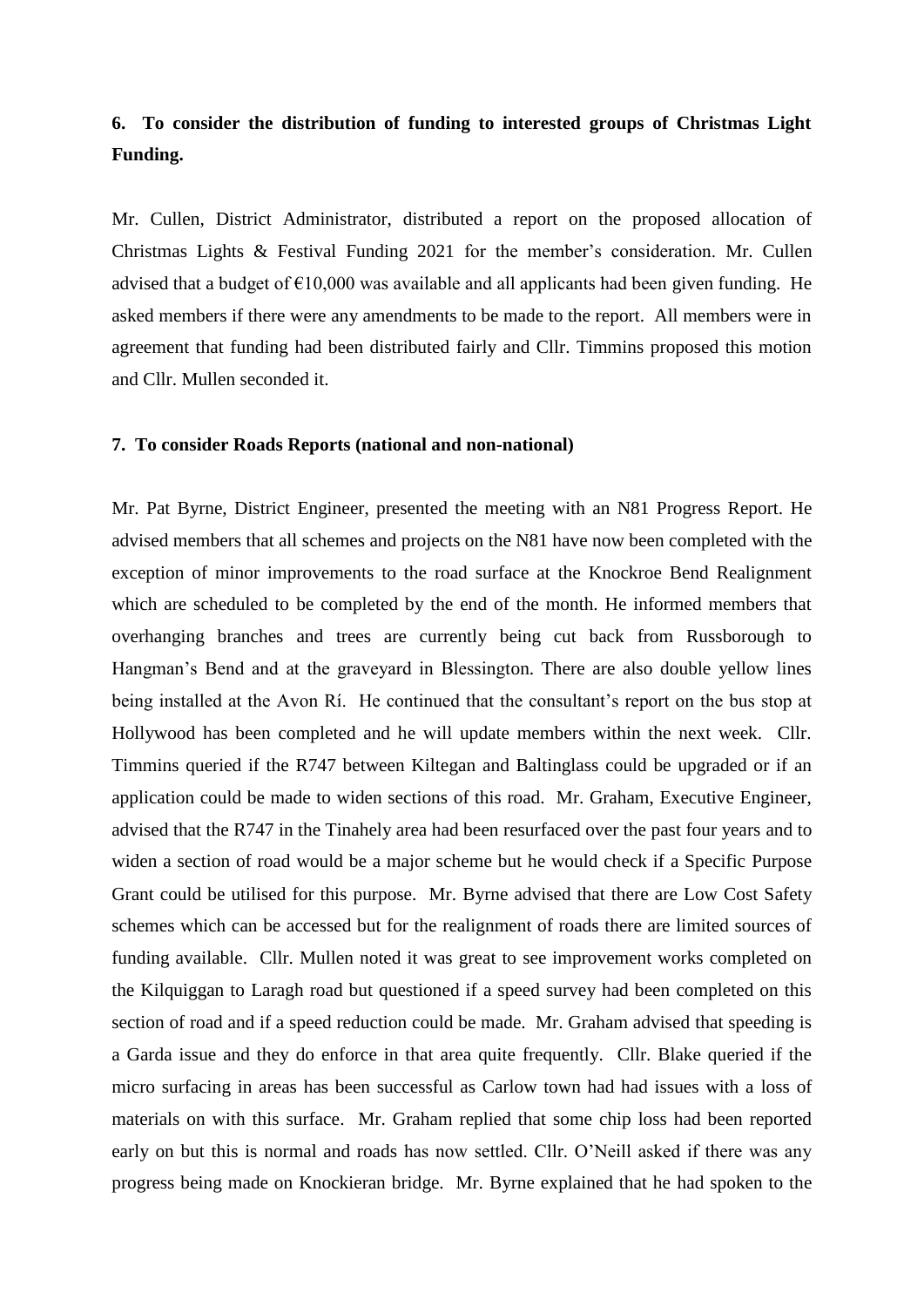ESB engineer and is waiting on them to provide legal documents stating that the bridge is owned by the ESB and road surface maintained by Wicklow County Council before any works can be completed. Cllr. O'Neill also raised concerns over the supply of bus shelters in the district. Mr. Cullen advised that one bus shelter has been installed in Baltinglass by the Baltinglass crew and another will be installed in the weeks coming. The remaining two bus shelters for Blessington area have been ordered and will be in place by mid-November. Cllr. O'Neill stated that TII are calling the shots on the bus stop in Hollywood and he didn't see the need to spend  $\epsilon$ 10,000 on a consultant's report. Mr. Byrne advised that there is a legal process which needs to be followed and safety audit completed with approval from TII and there is no way around it. The Cathaoirleach agreed that it is a long process but it needs to be completed the right way. She queried if the whiteline could be reinstated on the Castledermot to Baltinglass road and if anything could be done about the Dutchman's pub in Baltinglass as there have been reports of slates falling off the roof. Mr. Cullen advised that Michael McNamara from the Environment section has been in contact with the owner of the building and will have an update soon.

#### **8. Correspondence.**

Mr. Cullen advised the members that a number of correspondence was received including a response from AIB stating what services they will continue to provide in Blessington and through An Post. He also advised that the outdoor recreation funding of  $\epsilon$ 14,000 that was announced for Tinahely, in May 2021 will go towards the provision of public seating in the town, the orders for the seating have been placed by District Engineer, Dermot Graham.

#### **9. Any other business**

Cllr. Timmins enquired if an old graveyard on St. Patrick's College road in Kiltegan could be cleared as it was done a number of years ago.

Both Cllr. O'Neill and Cllr. Cronin advised they had received reports of issues with the public convenience in the Main Square in Blessington and asked if these issues could be addressed.

There being no other business the Cathaoirleach, Cllr.Cronin, concluded the meeting.